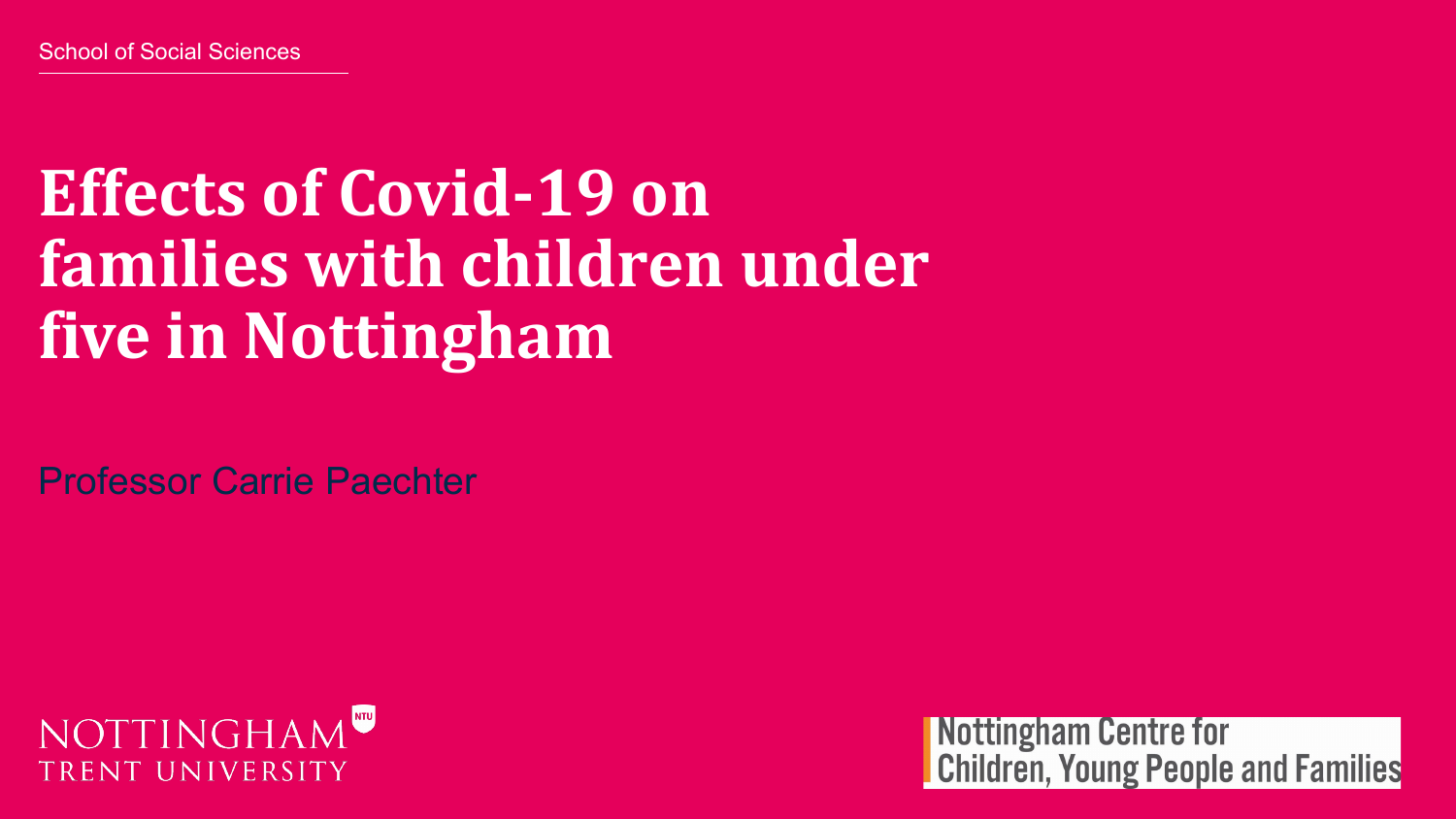#### **Our study**

- 29 interviews with parents from 27 families: 27 women and 2 men, living in Nottingham – all but two in Nottingham city
- All families had at least one child under five
- Priority given to interviewing people in four SSBC wards
- Questions about how lockdown was for them and how they coped, and hopes for the future
- Also asked parents how they thought their child felt about lockdown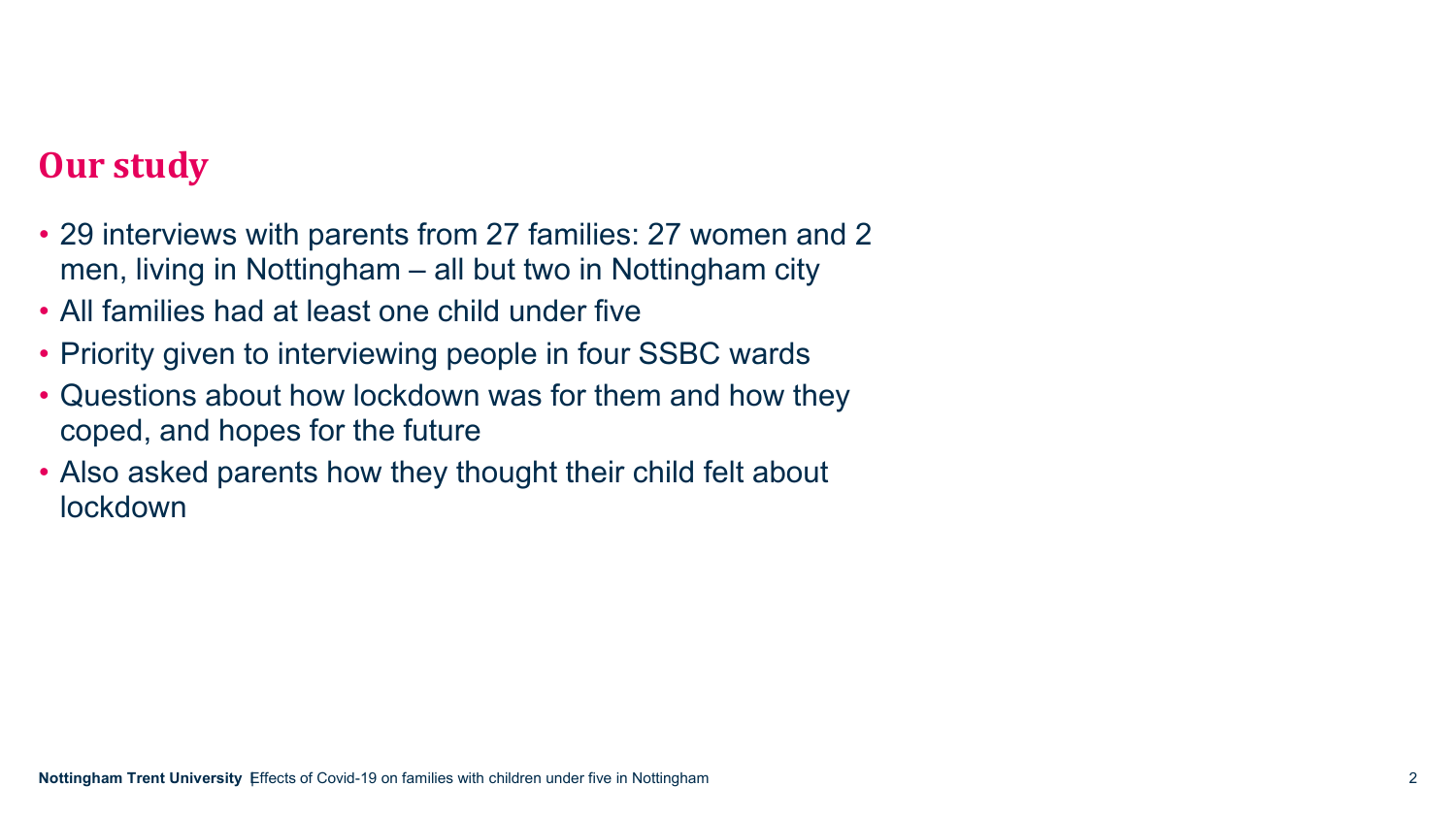### **Good things experienced by families**

- More time together and bonding as a family especially important for fathers
- Benefits for child's routine due to being at home during lockdown
- Benefits for younger children spending time with older siblings
- Some health professionals went out of their way to help families
- Move to telephone GP appointments often made attendance easier
- Some people got to know neighbours better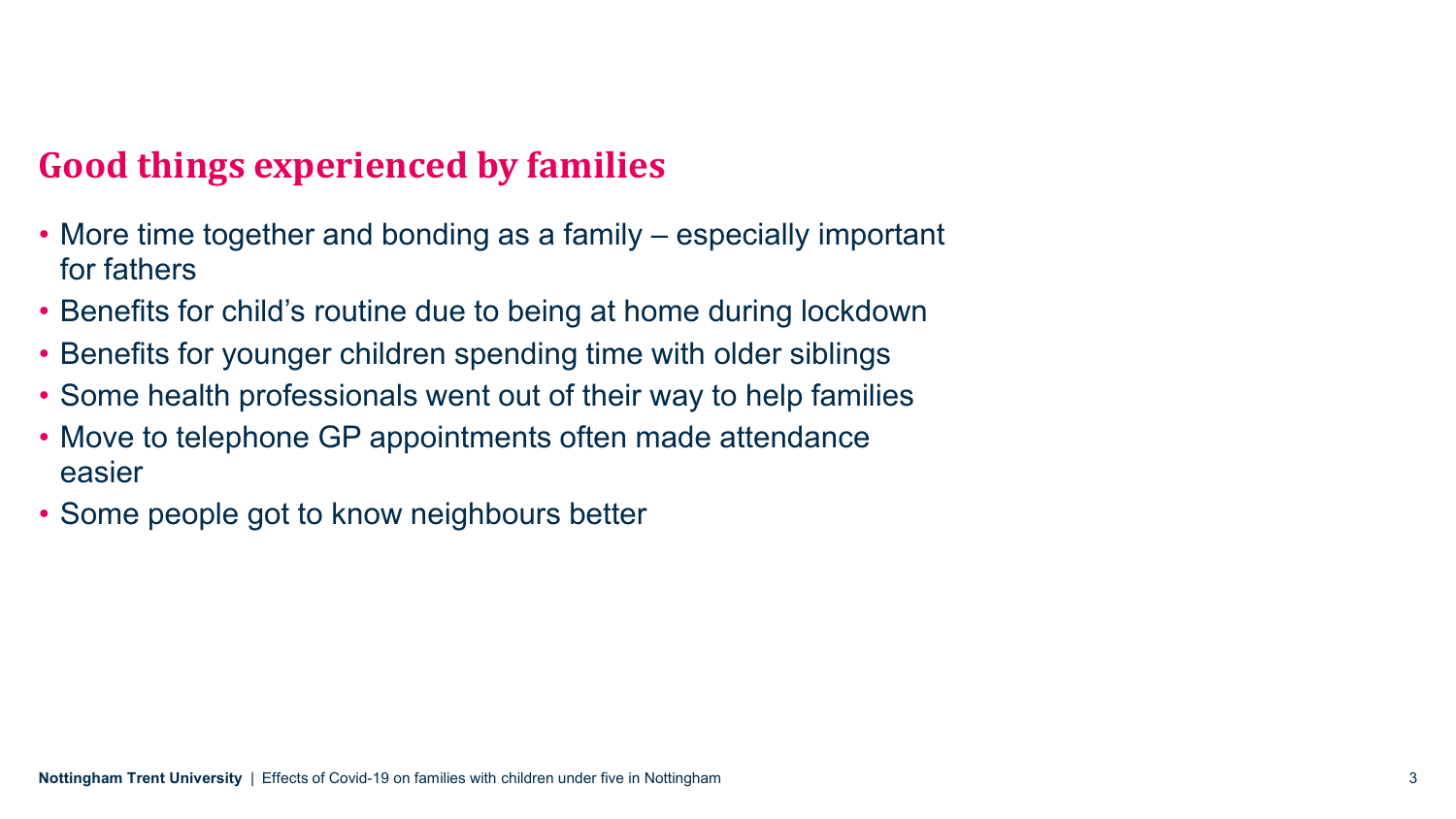### **Problems experienced by families**

- Worry about themselves or their families catching Covid-19
- Worry about finances
- Difficulties obtaining baby milk or nappies due to panic buying
- Lack of access to health care staff
- Lack of access to disability assessment, support, physiotherapy
- Isolation for both parents and children when groups cancelled
- Parents had no time to themselves
- Parents and children missed contact with extended family this also meant some children lost access to heritage languages
- Working parents found it difficult to work from home and care for their children; some employers unsympathetic
- Children lost confidence with adults outside immediate family
- Children missed outside play and access to parks and play areas